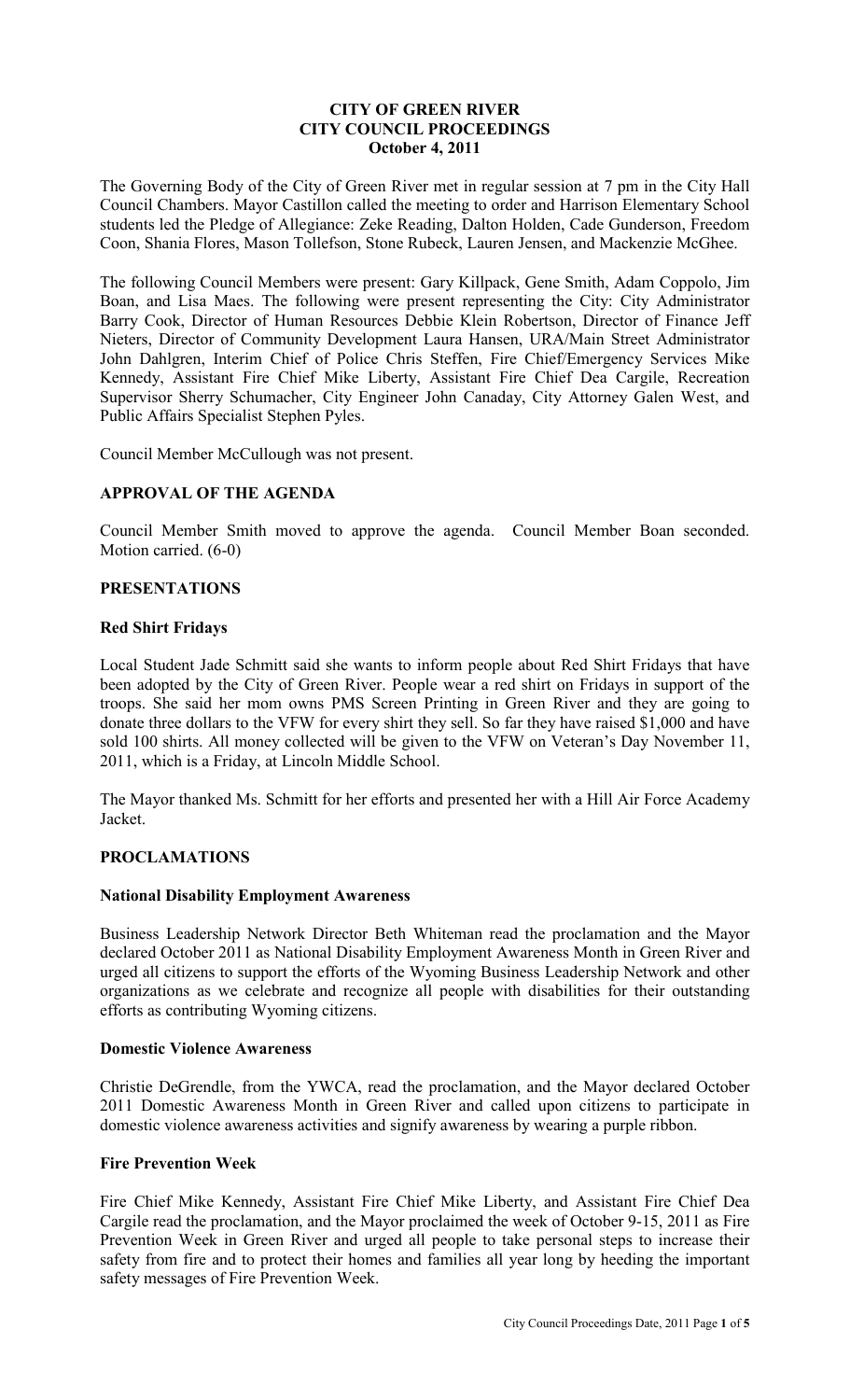## **National 4-H Week**

4-H Club Member BJ Flor read the proclamation, and the Mayor proclaimed October 2-8, 2011 as National 4-H Week in Green River and urged the people of this city to take advantage of the opportunity to become more aware of this special program that enhances our young people's interests in their futures as part of Sweetwater County 4-H and to join in recognizing the unique partnership between Sweetwater County and our University System.

## **CITIZEN REQUESTS AND OTHER COMMUNICATIONS**

URA/Main Street Administrator John Dahlgren reminded everyone about the Fourth Annual Trunk or Treat. It will be taking place on Saturday, October 8, 2011, from 12:00 pm to 4:00 pm, on North 1<sup>st</sup> East between the Tomahawk and the Merc.

The Mayor recognized the Boy Scout Troops #77 and #78 that were in attendance.

### **PUBLIC HEARINGS**

### **Transfer of Ardent Green River LLC Retail Liquor License to Green River Hospitality LLC**

Mayor Castillon opened the hearing at 7:25 pm.

Finance Director Jeff Nieters said the application was incomplete when it was submitted on August 29, 2011. Staff is currently working with the manager on completing the application and once it is completed will bring to the governing body for consideration.

There were no other comments presented. The Mayor closed the hearing at 7:27 pm.

### **ORDINANCES**

#### **Green River Traffic Codes**

**Second Reading: An ordinance amending Section 1 of the Green River Ordinance 00-02, and Section 24-1 of the Green River Code of Ordinances, City of Green River, State of Wyoming, to incorporate amendments to the Uniform Act Regulating Traffic on Highways.** 

Council Member Maes moved to approve the ordinance on second reading. Council Member Coppolo seconded.

Council Member Smith asked for more clarification.

Mr. West said he would gladly give him more detailed information on the specific codes and how they changed at a later time since there were twelve changes.

Council Member Smith said he has a problem with voting for changes in ordinances without knowing what they are.

Motion carried. (6-0)

#### **Repeal of Tree Advisory Board**

## **First Reading: An ordinance repealing Ordinance 84-2; and Chapter 2, Article V, Sections 2-91 through 2-96, Titled "Tree Advisory Board", of the Green River Code of Ordinances.**

Council Member Smith moved to approve the ordinance on first reading. Council Member Killpack seconded.

Mr. Cook said the original Tree Advisory Board Ordinance was adopted in January 17, 1984. The city established a new Tree Advisory Board under a new ordinance in 2006 and the city did not repeal the 1984 ordinance. Basically this is a duplicated ordinance.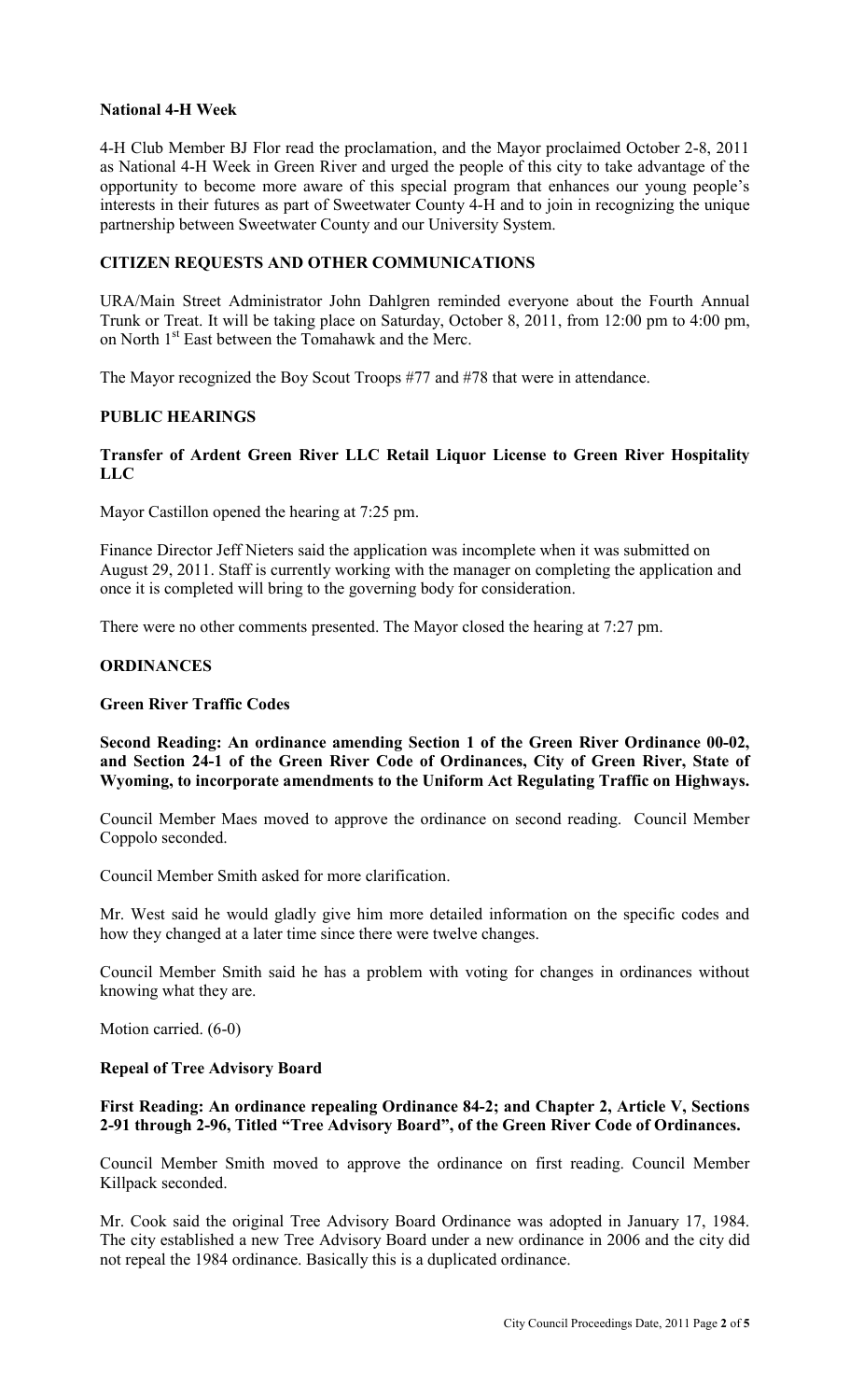Motion carried. (6-0)

### **Obstruction within Streets and Sidewalks**

**First Reading: An ordinance amending Section 22-1 of the Green River Code of Ordinances, City of Green River, State of Wyoming, amending Section 22-1, titled "Obstructions" and pertaining to obstructions within streets, sidewalks and other public places.** 

Council Member Killpack moved to approve the ordinance on first reading. Council Member Maes seconded.

Mr. Cook said on September 13, 2011 there was a discussion on the obstructions on street rightof-ways. Throughout the city, people have placed ramps in the gutters to provide better access points into their properties. This has created problems relative to drainage along the gutter which in turn lends to deterioration of the street itself. The new ordinance intent is to stop these obstructions from being installed in the future.

Council Member Coppolo said people with current obstructions in their gutters currently will not have to remove them.

Council Member Boan said he had understood that the streets department would be removing them after the ordinance was in place.

Mr. Cook said this ordinance is to stop obstructions in the future. Current obstructions will not be removed.

Motion carried. (6-0)

### **RESOLUTIONS**

#### **Citywide Reserve Account Adjustments**

**R11-67: A resolution for the governing body of the City of Green River, Wyoming, to approve an increase in the Un-appropriated Fund balance in the General Fund for reserve account adjustments in the amount of \$89,319.89.** 

Council Member Coppolo moved to approve the resolution. Council Member Smith seconded. Motion carried. (6-0)

#### **COUNCIL ACTION ITEMS**

#### **Bid Award for Vehicles**

Council Member Maes moved to award the bid for the two vehicles to the lowest bidder, Wolf Sales, of Pinedale, Wyoming, in the total amount of \$49,658.00. Council Member Smith seconded.

Mr. Cook said with the new criteria established for vehicle replacement, the vehicle committee found three vehicles that will need to be replaced this year. The council has set aside \$200,000 for this. Replacing the three vehicles will cost \$67,658 so there will be a carryover to next year of \$132,000.

Council Member Smith thanked the vehicle committee for doing a great job.

Motion carried. (6-0)

#### **Appointment to the Green River Arts Council**

Council Member Smith moved to confirm the Mayor's appointment of Donna Ragsdale to the Green River Arts Council for a two-year term. Council Member Boan seconded. Motion carried.  $(6-0)$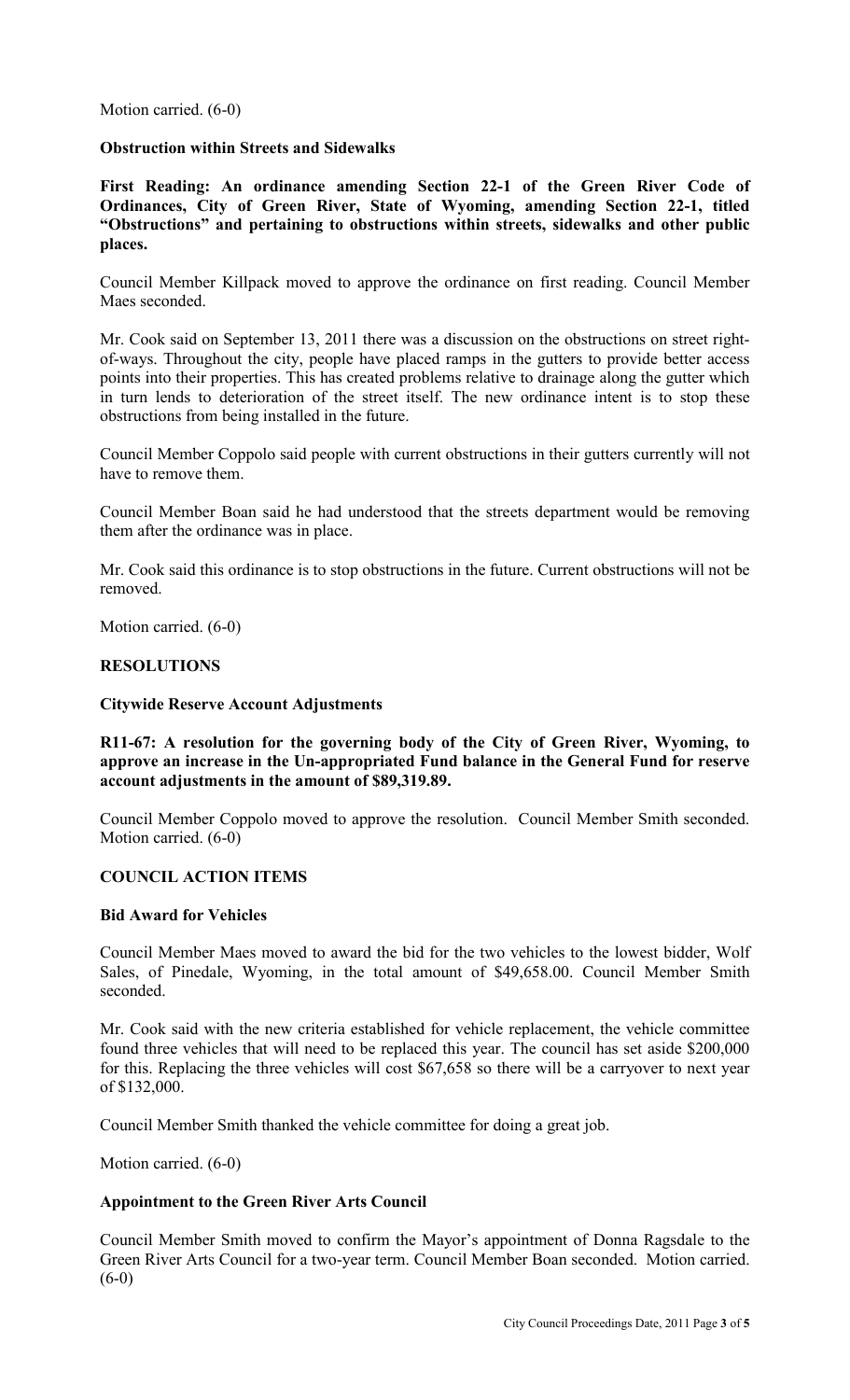## **CONSENT AGENDA**

Council Member Maes moved to approve the following consent agenda items. Council Member Coppolo seconded. Motion carried. (6-0)

- A contract with Green River High School Boys Varsity Basketball Coach Rick Carroll for instruction and staffing for the 2011 Pee Wee Youth Basketball Program in the amount of \$500.
- Horse Corral Leases with Glen Ekker for corrals #62 and #63, and Alex Flores, Sr. and Alex Flores, Jr. for corral #82.
- Appointment of Gene Smith as voting delegate to the National League of Cities 2011 Annual Business Meeting.
- Contract for services with National Environment Health Association to prepare the 2012- 2013 budget using the priority based budgeting process in the amount of \$23,500.
- Approval for STAR Transit to transport the middle school youth and Green River citizens on New Year's Eve, December 31, 2011 in the amount of \$1,600.
- The Volleyball Officials Agreement for up to \$750 for officials for the 2011 Tough Turkey Volleyball Tournament.
- The Utility Review Committee's recommendation to waive unbilled fees to customer #2119.02 and bill for six months of unbilled utility services in the amount of \$176.06.
- Minutes for: September 13, 2011 Workshop and September 20, 2011 Council
- Financial Reports and Payment of Bills: Pre-paid Invoices =  $$1,097,541.39$  Outstanding Invoices =  $$249,536.60$ <br>Pre-authorization Payments =  $$755,000.00$  Payroll Expenditures =  $$343,495.97$ Pre-authorization Payments =  $$755,000.00$

## **CITY ADMINISTRATOR'S REPORT**

Mr. Cook said the final draft for an ordinance to amend Code 24-24 will be presented to council for first reading on October 18, 2011.

The Southside Water Project was scheduled to be completed in 380 days, on August 1, 2011. So, it is currently in liquidated damages of \$1,500 a day. As of September 30, 2011 it was sixty days beyond the contract amount. The percentage paid under the contract is 69%. There are subcontractors that are being affected by the contract being so far behind. Staff is keeping track of this project and will continue to do so.

He forwarded a handout on the Safety Monitors meeting criteria along with the Workmens' Comp. claim information by department and division.

Grant writer, Lisa Mueller, has determined the best time to submit the grant for the new Police Department Building to the SLIB Board is in February for the June meeting.

He discussed the workshop agenda for October 11, 2011.

### **CITY ATTORNEY'S REPORT**

Mr. West had nothing to report.

### **MAYOR AND COUNCIL REPORTS**

Council Member Killpack said the Visitor's Center parking lot looks good.

He had a citizen talk to him about their concern with the corner of Hitching Post and Monroe Street. He said items there obstruct the view to the east. He would like the traffic committee to look into how to make it safer.

Council Member Killpack asked for some clarification on the parking ordinances that will be discussed at a later workshop.

Council Member Boan had nothing to report.